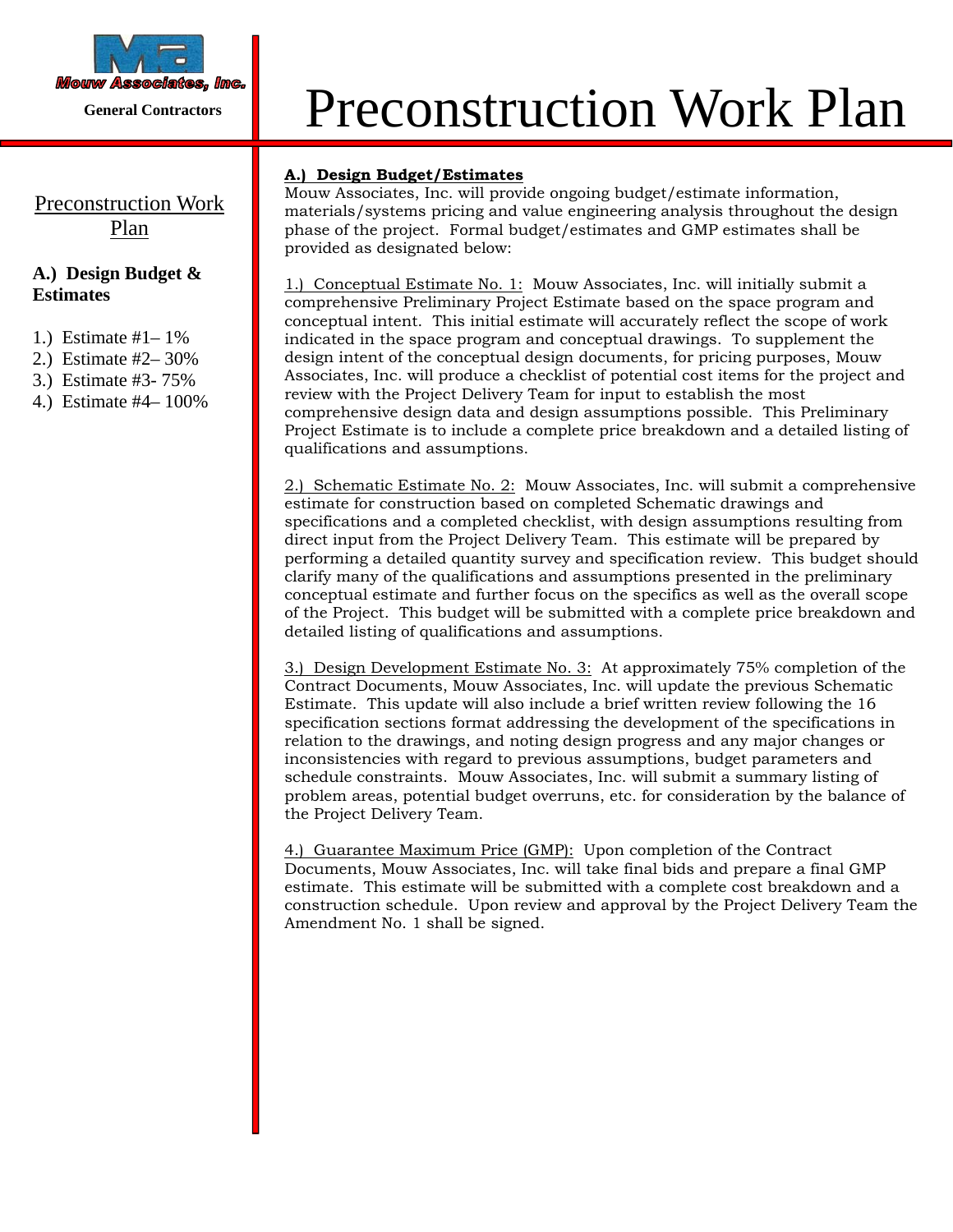

# Preconstruction Work Plan

#### **B.) Meetings, Information Management, Document Review**

- 1.) Review Meetings
- 2.) CM Logs
- 3.) Consulting
- 4.) Outsourcing
- 5.) User Group Meetings

#### **C.) Schedule Development**

1.) Overall Scope 2.) Milestones 3.) Updates

# *Mouw Associates, Inc.* Preconstruction Work Plan

#### **B.) Meetings, Information Management, Document Review**

1.) Design/Preconstruction Services review meetings should be held once every two weeks during the contract document development phase. It should be assumed that these meetings will be held in Delray Beach, Florida. Mouw Associates, Inc. will attend and participate in all meetings.

2.) Mouw Associates, Inc. will develop and maintain a Request for Information (RFI) Log and/or an Action Item Agenda Log to aid in the prompt transfer of information between all members of the Project Design Team. The log will be monitored and updated on a continual basis and addressed at the review meetings. Unresolved issues should be identified in each review meeting with follow-up responsibilities and response data being assigned to the appropriate team members.

3.) Mouw Associates, Inc. will provide the Architect/Engineer continual input addressing constructability, availability of materials and qualified trades for specialized systems, comparative cost/benefit analysis for various building systems and budget/schedule impact as specified phases of the overall design are developed in order to avoid the development and completion of the Contract Documents that exceed budget and schedule limitations.

4.) If necessary, Mouw Associates, Inc. will involve the services of outside consultants and/or subcontractors in the review and budgeting of specialized systems such as structural, skin/curtain wall, equipment, elevators, furnishings, plumbing, mechanical, electrical, life safety. Mouw Associates, Inc. will utilize input from outside subcontractors to measure the degree of completion as it relates to the current workload in the marketplace and, also, to verify the accuracy of our historical costing data.

5.) As Requested, Mouw will attend user group meetings to help with the space programming, departmental requirements, and specific construction related questions

#### **C.) Schedule Development**

1.) As the overall project goals and priorities are determined, Mouw Associates, Inc. will develop and maintain a Preconstruction Schedule for the project. Other team members along with Mouw Associates, Inc. shall provide data to be incorporated into the schedule.

2.) The Preconstruction Schedule will identify the responsibilities among the members of the Project Delivery Team. Key milestones such as budget delivery dates, state submission and review dates, release of documents for bidding and tentative bid dates will need to be identified. Additionally, the schedule should identify long lead items that may require special procurement during the Preconstruction Phase of the project.

3.) Mouw Associates, Inc. will develop the schedule so that realistic dates can be set and achieved. The Preconstruction Services Schedule will be distributed to all members of the Project Delivery Team and updated on a regular basis during the Design Preconstruction Services review meetings. The importance of this schedule will be continually emphasized to all members of the Project Delivery Team as the key element in ensuring a timely construction start.